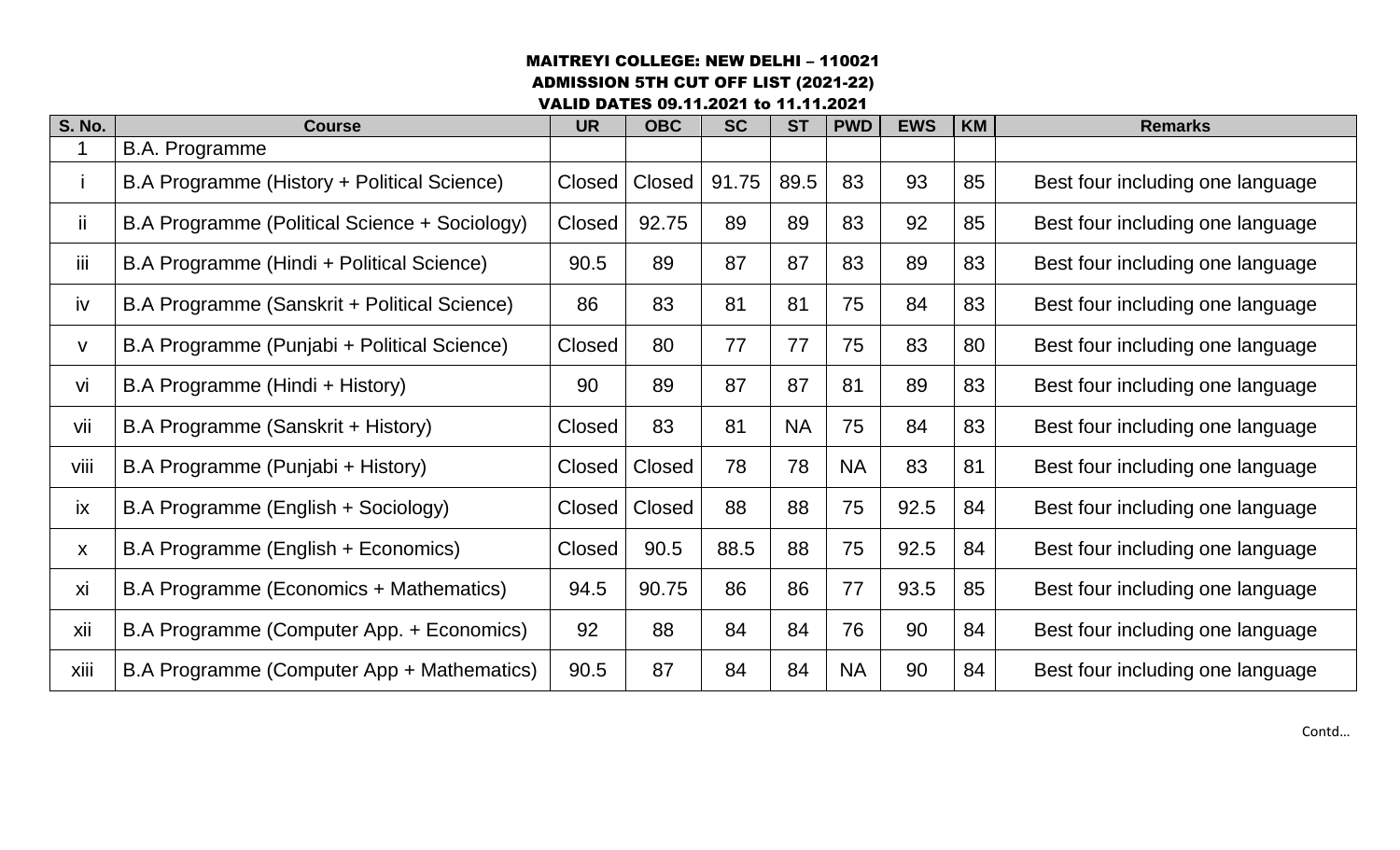ADMISSION 5TH CUT OFF LIST (2021-22)

VALID DATES 09.11.2021 to 11.11.2021

| S. No          | <b>Course</b>          | <b>UR</b> | <b>OBC</b> | <b>SC</b> | <b>ST</b> | <b>PWD</b> | <b>EWS</b> | <b>KM</b> | <b>Remarks</b>                                                                                                                                                                                                                                                                                                                                           |
|----------------|------------------------|-----------|------------|-----------|-----------|------------|------------|-----------|----------------------------------------------------------------------------------------------------------------------------------------------------------------------------------------------------------------------------------------------------------------------------------------------------------------------------------------------------------|
| $\overline{2}$ | B.Com (Hons.)          | 95.5      | 93         | 87.5      | 84        | 80         | 94.5       | 86        | The applicant must have studied<br>(i)<br>passed<br>and<br>Mathematics/Business<br><b>Mathematics</b><br>qualifying<br>at<br>the<br>examination for admission (ii) An aggregate of 45% or more in<br>English/Hindi and combination of best three among the<br>following subjects: Mathematics, Accountancy, Economics<br>and Business Studies/ Commerce. |
| 3              | B.Com (Prog.)          | 94.75     | 91.75      | 85.5      | 83        | 79         | 93.5       | 85        | An aggregate of 40% or more in English/Hindi and combination<br>of best three among the following subjects: Mathematics,<br>Accountancy, Economics and Business Studies/Commerce.                                                                                                                                                                        |
| 4              | B.A. (Hons.) Economics | 96.75     | 92         | 85        | 85        | 80         | 95         | 84        | (i) One language and three best academic/elective subjects<br>(ii) The applicants must have studied and passed Mathematics<br>at the qualifying exam for admission.                                                                                                                                                                                      |
| 5              | B.A. (Hons.) English   | 94.75     | 92.5       | 90.5      | 89.5      | 78         | 93         | 85        | (i) One language and three best academic/elective subjects<br>and must include English for calculation of Best four.<br>(ii) 2% advantage on aggregate of Best four to those who<br>studied Elective English.                                                                                                                                            |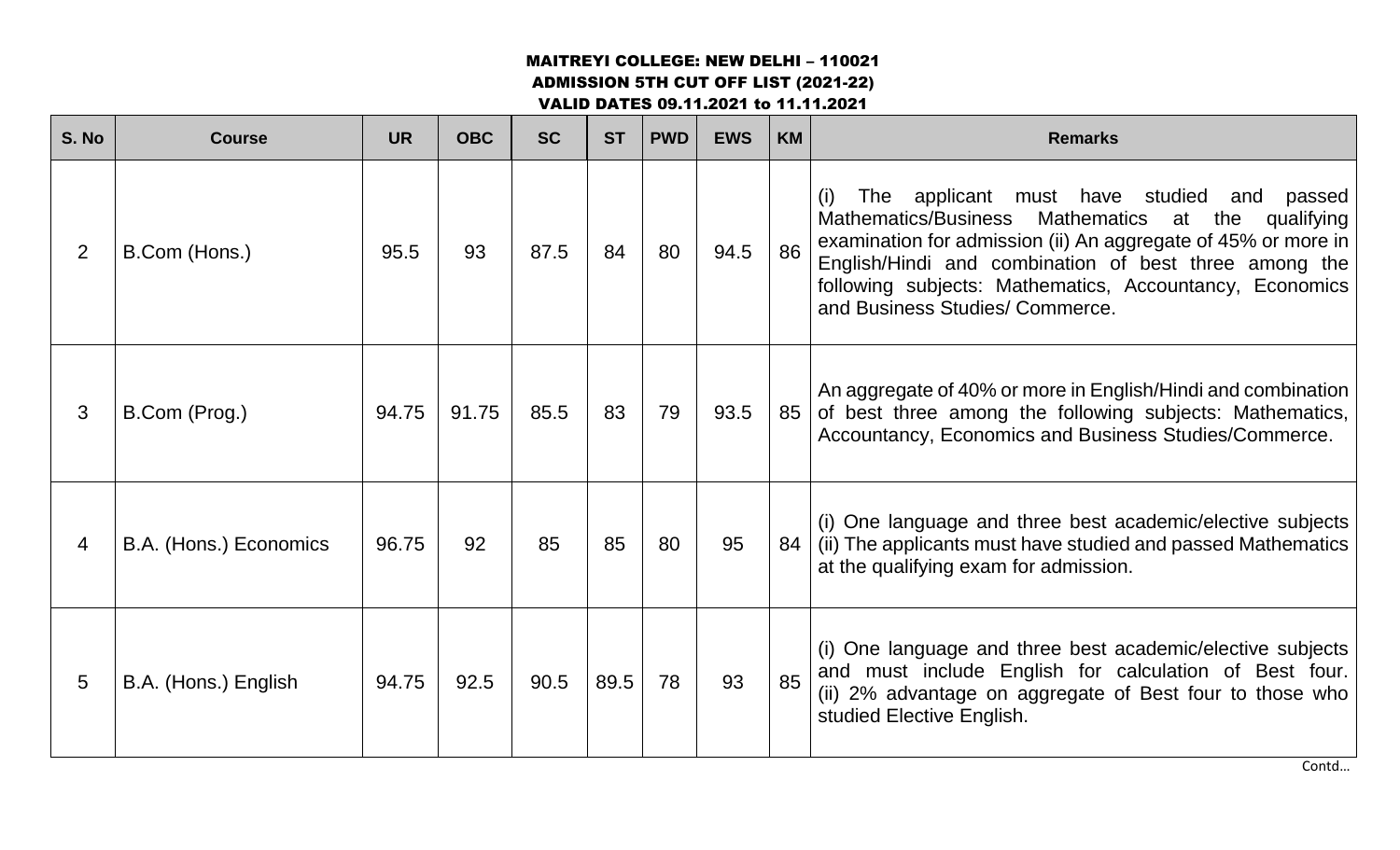## ADMISSION 5TH CUT OFF LIST (2021-22)

#### VALID DATES 09.11.2021 to 11.11.2021

| S. No          | <b>Course</b>                  | <b>UR</b> | <b>OBC</b> | <b>SC</b>     | <b>ST</b> | <b>PWD</b> | <b>EWS</b> | <b>KM</b> | <b>Remarks</b>                                                                                                                                                                                                                                                                                   |
|----------------|--------------------------------|-----------|------------|---------------|-----------|------------|------------|-----------|--------------------------------------------------------------------------------------------------------------------------------------------------------------------------------------------------------------------------------------------------------------------------------------------------|
| 6              | B.A. (Hons.) Hindi             | Closed    | 74         | <b>Closed</b> | 69        | 69         | 77         | 74        | One language and three best academic/elective<br>(i)<br>subjects and must include Hindi for calculation of Best four<br>(ii) 2% advantage on aggregate of Best four to those who<br>studied Elective Hindi (iii) The applicants who did<br>"Prabhakar in Hindi" also are eligible for admission. |
| $\overline{7}$ | B.A. (Hons.) History           | Closed    | 92         | 89            | 90        | 79         | 92         | 84        | One language and three best academic/elective subjects                                                                                                                                                                                                                                           |
| 8              | B.A. (Hons.) Political Science | Closed    | 93         | 89.5          | 89.5      | 84         | 93.75      | 83        | One language and three best academic/elective subjects                                                                                                                                                                                                                                           |
| 9              | B.A. (Hons.) Sanskrit          | 50        | 47         | 45            | 45        | 45         | 47         | 47        | (i) One language and three best academic/elective<br>subjects. (ii) Advantage of 2% in the 'Best Four'<br>percentage will be given to those applicants who have<br>studied that particular elective language.                                                                                    |
| 10             | B.A. (Hons.) Sociology         | Closed    | 89         | 84.5          | 88        | 75         | 91.5       | 82        | One language and three best academic/elective subjects                                                                                                                                                                                                                                           |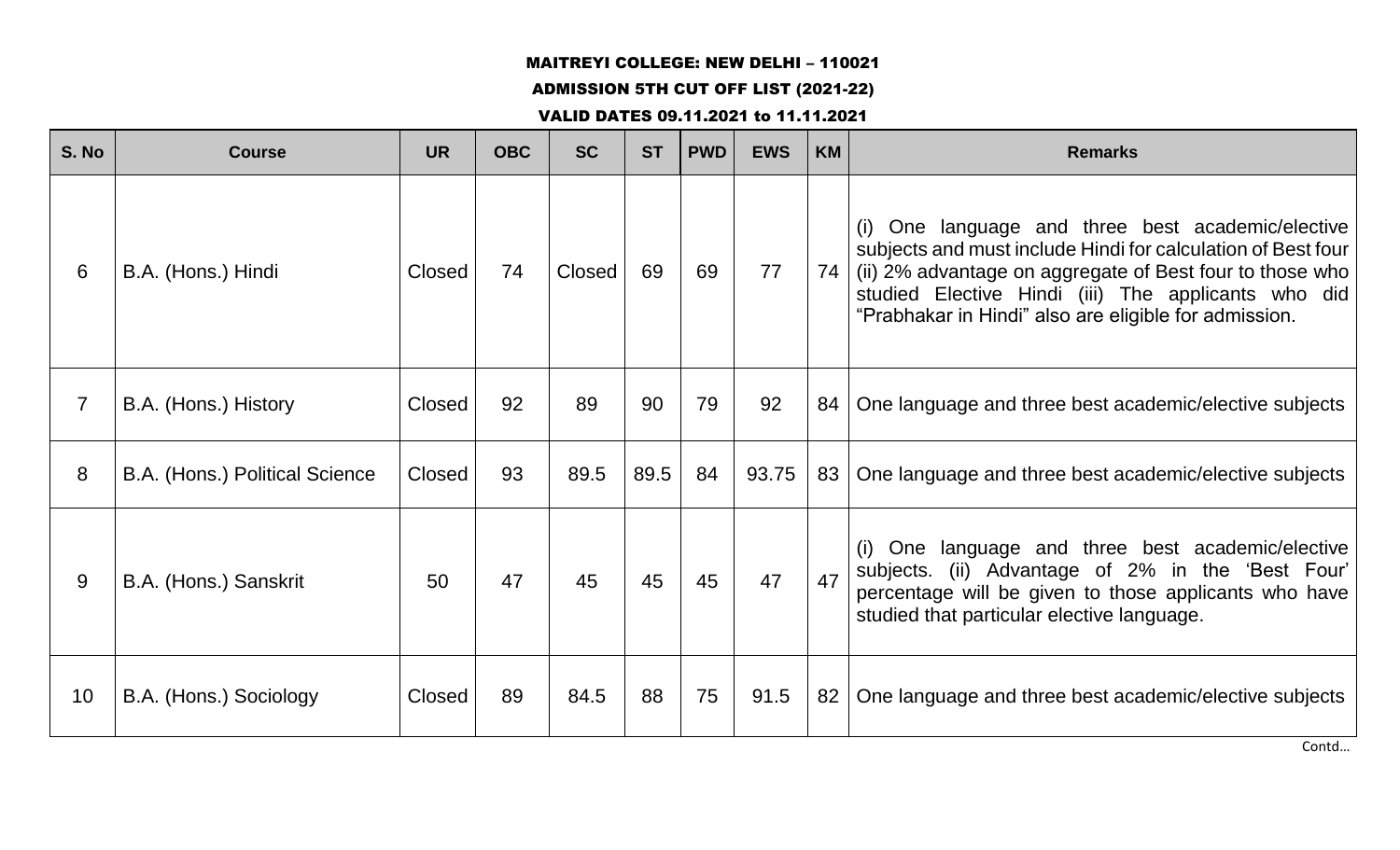## ADMISSION 5TH CUT OFF LIST (2021-22)

#### VALID DATES 09.11.2021 to 11.11.2021

| S. No | <b>Course</b>             | <b>UR</b> | <b>OBC</b>    | <b>SC</b> | <b>ST</b> | <b>PWD</b> | <b>EWS</b>    | <b>KM</b> | <b>Remarks</b>                                                                                                                                                          |
|-------|---------------------------|-----------|---------------|-----------|-----------|------------|---------------|-----------|-------------------------------------------------------------------------------------------------------------------------------------------------------------------------|
| 11    | B.Sc. (Hons.) Botany      | Closed    | 87            | Closed    | 79        | 63         | 89            | 80        | Aggregate of Physics, Chemistry, Biology /Biotechnology<br>(Practical & Theory together) and passing in one<br>compulsory language i.e. English with 50% marks.         |
| 12    | B.Sc. (Hons.) Chemistry   | 92        | 90            | 83        | 80        | 75         | 90            | 80        | Merit will be calculated based on aggregate percentage<br>in Physics, Chemistry and Mathematics; 50% or more<br>marks in one compulsory language i.e. English           |
| 13    | B.Sc. (Hons.) Mathematics | Closed    | <b>Closed</b> | 83        | 83        | 77         | Closed        | 80        | (i) One language, Mathematics and two best elective /<br>academic subjects (ii) 50% marks in Mathematics and an<br>aggregate of 45% marks in the qualifying examination |
| 14    | B.Sc. (Hons.) Physics     | Closed    | 90            | 83        | 80        | 75         | 90            | 80        | Merit will be calculated based on aggregate percentage<br>in Physics, Chemistry and Mathematics; 50% or more<br>marks in one compulsory language i.e. English           |
| 15    | B.Sc. (Hons.) Zoology     | Closed    | <b>Closed</b> | Closed    | 82        | 79         | <b>Closed</b> | 84        | Aggregate of Physics, Chemistry, Biology/Biotechnology<br>(Practical & Theory together) And passing in one<br>compulsory language i.e. English with 50% marks.          |

Contd…